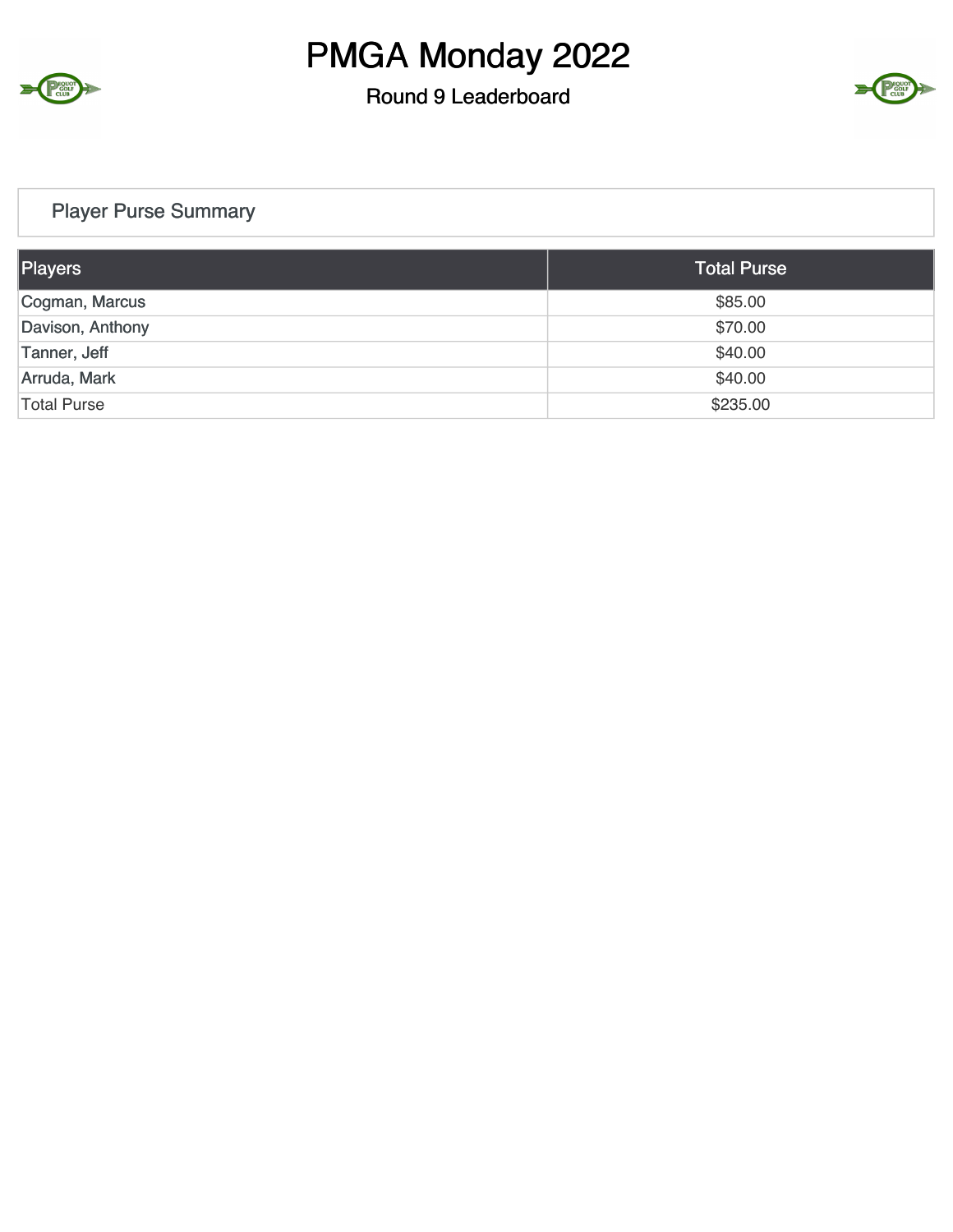

#### Round 9 Leaderboard



#### Team

|                                 |                            |                |                         | <b>Players</b>          |                             |                                                                  | Match            |                |                |                         |              | <b>Players</b>                      |                                  |             |                                     |              |              |             |              |             |                                             |    |
|---------------------------------|----------------------------|----------------|-------------------------|-------------------------|-----------------------------|------------------------------------------------------------------|------------------|----------------|----------------|-------------------------|--------------|-------------------------------------|----------------------------------|-------------|-------------------------------------|--------------|--------------|-------------|--------------|-------------|---------------------------------------------|----|
| Murphy, Dan + Gardiner, Tom     |                            |                | <b>Pequot Golf Club</b> |                         |                             |                                                                  | 4 & 3            |                |                |                         |              |                                     | Pequot Golf Club                 |             | Dugan, John + Turley, Kevin         |              |              |             |              |             |                                             |    |
| Davison, Anthony + Tanner, Jeff |                            |                | <b>Pequot Golf Club</b> |                         |                             |                                                                  | 4 & 3            |                |                |                         |              |                                     | <b>Pequot Golf Club</b>          |             | Rebello, Bruce + Rebello Jr., Bruce |              |              |             |              |             |                                             |    |
|                                 | Arruda, Mark + Geary, Bill |                | <b>Pequot Golf Club</b> |                         |                             |                                                                  | 4 & 3            |                |                |                         |              |                                     | Smith, Kevin<br>Pequot Golf Club |             |                                     |              |              |             |              |             |                                             |    |
| Woolley, Jim + Wildes, Kevin    |                            |                | <b>Pequot Golf Club</b> |                         |                             |                                                                  | 2 & 1            |                |                |                         |              |                                     | <b>Pequot Golf Club</b>          |             | Chase, Zachary + Gillies, Geoff     |              |              |             |              |             |                                             |    |
|                                 | Dias, Don + Boehm, Karl    |                | <b>Pequot Golf Club</b> |                         |                             | <b>Won by Default</b>                                            |                  |                |                |                         |              |                                     |                                  |             |                                     |              |              |             |              |             |                                             |    |
| Gage, Dustin + Maraglino, Tom   |                            |                | <b>Pequot Golf Club</b> |                         |                             |                                                                  |                  |                |                | <b>Pequot Golf Club</b> |              | Hutchinson, Trevor + Greider, Steve |                                  |             |                                     |              |              |             |              |             |                                             |    |
| Cogman, Marcus + Knowles, Keith |                            |                | <b>Pequot Golf Club</b> |                         |                             |                                                                  |                  |                |                | Pequot Golf Club        |              | Pratt, Joe + Scanlan, Mike          |                                  |             |                                     |              |              |             |              |             |                                             |    |
| Dimock, Bob + Faulise, Joseph   |                            |                | <b>Pequot Golf Club</b> |                         |                             |                                                                  | 3&82             |                |                |                         |              |                                     | <b>Pequot Golf Club</b>          |             | Smyth, Pete + McArthur, Hamish      |              |              |             |              |             |                                             |    |
|                                 |                            |                |                         |                         |                             | Dimock, Bob + Faulise, Joseph vs. Smyth, Pete + McArthur, Hamish |                  |                |                |                         |              |                                     |                                  |             |                                     |              |              |             |              |             |                                             |    |
|                                 | $\mathbf{1}$               | $\overline{2}$ | 3                       | 4                       | 5                           | 6                                                                | 7                |                | 9              |                         |              |                                     |                                  |             |                                     |              |              |             |              |             | Out 10 11 12 13 14 15 16 17 18 In Total Net |    |
| Match                           |                            | 1 up $ 2$ up   |                         |                         | $ 3$ up $ 3$ up $ 3$ up $ $ | 3 up                                                             | $ 2 \text{ up} $ |                | $1$ up $2$ up  |                         |              |                                     |                                  |             |                                     |              |              |             |              |             |                                             |    |
| Faulise, Joseph (14)            | 6                          | 5              | $\overline{8}$          | $\overline{5}$          | 5                           | $\overline{5}$                                                   | $\overline{7}$   | $\overline{9}$ | $\overline{7}$ | 57                      |              |                                     |                                  |             |                                     |              |              |             |              | 0           | 57                                          | 50 |
| Dimock, Bob (7)                 | $\overline{5}$             | $\overline{5}$ | 5                       | 4                       | $\sqrt{6}$                  | $\overline{4}$                                                   | $\overline{6}$   | 5              | $\overline{4}$ | 44                      |              |                                     | ٠                                |             |                                     |              |              |             |              | 0           | 44                                          | 40 |
| <b>Net Score</b>                | 5                          | 4              | 4                       | 4                       | 4                           | 4                                                                | 5                | 4              | 3              | 37                      | $\mathbf 0$  | $\mathbf 0$                         | $\mathbf 0$                      | $\mathbf 0$ | $\mathbf 0$                         | $\mathbf 0$  | $\mathbf 0$  | $\mathbf 0$ | $\mathbf 0$  |             |                                             |    |
| McArthur, Hamish (1)            | 4                          | $\overline{5}$ | $\overline{5}$          | $\overline{5}$          | $\overline{5}$              | $\overline{4}$                                                   | 5                | $\overline{5}$ | $\overline{5}$ | 43                      |              |                                     |                                  |             |                                     |              |              |             |              | 0           | 43                                          | 42 |
| Smyth, Pete (0)                 | 4                          | $\overline{5}$ | $\overline{5}$          | 4                       | 4                           | $\overline{4}$                                                   | 6                | 6              | $\overline{4}$ | 42                      |              |                                     |                                  |             |                                     |              |              |             |              | 0           | 42                                          | 42 |
| <b>Net Score</b>                | 4                          | 5              | 5                       | 4                       | 4                           | 4                                                                | 4                | 5              | 4              | 39                      | 0            | 0                                   | 0                                | 0           | $\mathbf 0$                         | 0            | $\mathbf{0}$ | 0           | 0            |             |                                             |    |
| Match                           |                            |                |                         |                         |                             |                                                                  |                  |                |                |                         |              |                                     |                                  |             |                                     |              |              |             |              |             |                                             |    |
|                                 |                            |                |                         |                         |                             | Cogman, Marcus + Knowles, Keith vs. Pratt, Joe + Scanlan, Mike   |                  |                |                |                         |              |                                     |                                  |             |                                     |              |              |             |              |             |                                             |    |
|                                 | $\mathbf{1}$               | $\overline{2}$ | 3                       | $\overline{\mathbf{4}}$ | 5                           | 6                                                                | $\overline{7}$   | 8              | 9              |                         |              |                                     |                                  |             |                                     |              |              |             |              |             | Out 10 11 12 13 14 15 16 17 18 In Total Net |    |
| Match                           |                            | T              |                         |                         |                             | 1 up $\sqrt{2}$ up $\sqrt{3}$ up $\sqrt{2}$ up                   |                  |                | Т              |                         |              |                                     |                                  |             |                                     |              |              |             |              |             |                                             |    |
| Knowles, Keith (9)              | 6                          | $\overline{5}$ | $\boxed{6}$             | 4                       | $\overline{5}$              | $\overline{5}$                                                   | 6                | $\circled{4}$  | $\boxed{5}$    | 46                      |              |                                     |                                  |             |                                     |              |              |             |              | $\mathbf 0$ | 46                                          | 41 |
| Cogman, Marcus (6)              | $\boxed{6}$                | $\overline{4}$ | $\circled{4}$           | $\overline{5}$          | $\circled{3}$               | $\overline{4}$                                                   | 6                | $\circled{4}$  | $\boxed{4}$    | 40                      |              |                                     |                                  |             |                                     |              |              |             |              | 0           | 40                                          | 37 |
| <b>Net Score</b>                | 5                          | 4              | 3                       | $\overline{4}$          | 3                           | $\overline{4}$                                                   | 5                | 3              | $\overline{4}$ | 35                      | $\mathbf{0}$ | $\mathbf 0$                         | $\mathbf 0$                      | $\mathbf 0$ | $\mathbf 0$                         | $\mathbf{0}$ | $\mathbf{0}$ | $\mathbf 0$ | $\mathbf{0}$ |             |                                             |    |
| Pratt, Joe (0)                  | $\overline{5}$             | $\boxed{6}$    | 4                       | $\sqrt{5}$              | $\overline{5}$              | 3                                                                | $\overline{5}$   | $\boxed{5}$    | $\boxed{4}$    | 42                      |              |                                     |                                  |             |                                     |              |              |             |              | 0           | 42                                          | 42 |
| Scanlan, Mike (2)               | 4                          | $\overline{5}$ | $\overline{6}$          | $\boxed{5}$             | 4                           | $\overline{4}$                                                   | 5                | $\overline{4}$ | $\boxed{4}$    | 41                      |              |                                     |                                  |             | ٠                                   |              |              |             |              | 0           | 41                                          | 40 |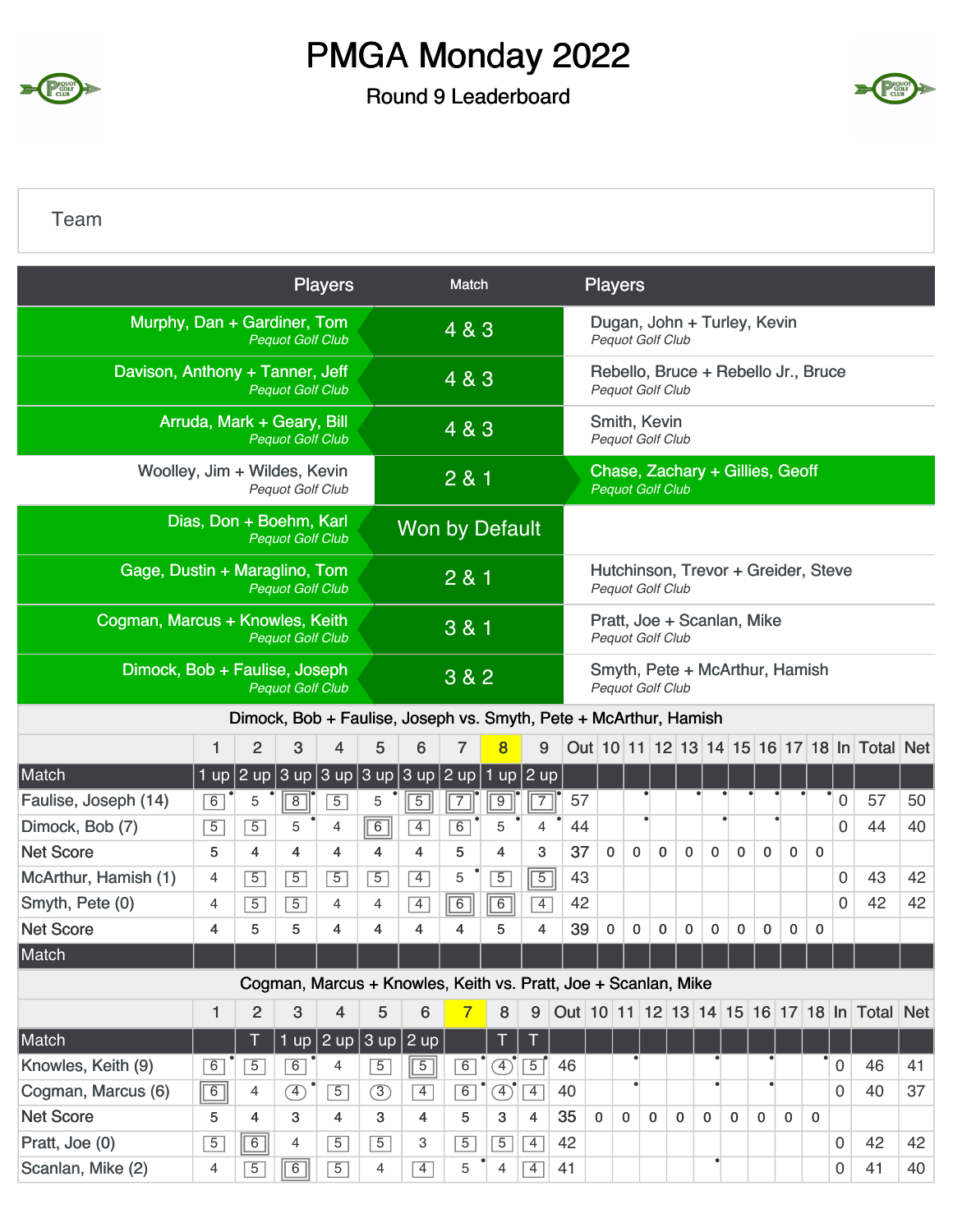



| <b>Net Score</b>                 | 4                            | 5              | 4                           |                  | 5                       | 4                                                                              | 3              | 4                 | 4                         | 4                             | 37                                                    | 0           | 0                             | 0           | 0           | 0                 | 0            | 0                 | 0            | 0                |                     |                                                                     |            |
|----------------------------------|------------------------------|----------------|-----------------------------|------------------|-------------------------|--------------------------------------------------------------------------------|----------------|-------------------|---------------------------|-------------------------------|-------------------------------------------------------|-------------|-------------------------------|-------------|-------------|-------------------|--------------|-------------------|--------------|------------------|---------------------|---------------------------------------------------------------------|------------|
| Match                            | $1 \overline{up}$            | Τ              |                             |                  |                         |                                                                                |                | $1$ up            |                           |                               |                                                       |             |                               |             |             |                   |              |                   |              |                  |                     |                                                                     |            |
|                                  |                              |                |                             |                  |                         | Gage, Dustin + Maraglino, Tom vs. Hutchinson, Trevor + Greider, Steve          |                |                   |                           |                               |                                                       |             |                               |             |             |                   |              |                   |              |                  |                     |                                                                     |            |
|                                  | 1                            |                | $\overline{2}$              | 3                | $\overline{4}$          | 5                                                                              | 6              | 7                 | 8                         | 9                             |                                                       |             |                               |             |             |                   |              |                   |              |                  |                     | Out   10   11   12   13   14   15   16   17   18   In   Total   Net |            |
| Match                            | $1$ up                       |                | T                           | $1$ up           | $2$ up   1 up           |                                                                                | Τ              | T                 |                           | 1 up $ 2$ up                  |                                                       |             |                               |             |             |                   |              |                   |              |                  |                     |                                                                     |            |
| Maraglino, Tom (25)              | $\overline{6}$               |                | $\overline{7}$              | 5)               | $\circledA$             | 6                                                                              | 4              | $\overline{7}$    | 5)                        | $\mathbf{A}^{\bullet\bullet}$ | 48                                                    |             | $\bullet\bullet$              |             |             |                   |              |                   |              |                  | $\mathbf 0$         | 48                                                                  | 35         |
| Gage, Dustin (7)                 | $\overline{5}$               |                | $\overline{7}$              | 6                | $\overline{5}$          | $\boxed{7}$                                                                    | 3              | 5                 | $\overline{6}$            | $\overline{5}$                | 49                                                    |             |                               |             |             |                   |              |                   |              |                  | $\mathbf 0$         | 49                                                                  | 45         |
| <b>Net Score</b>                 | 5                            |                | 6                           | 3                | 3                       | 5                                                                              | 3              | 4                 | 3                         | $\overline{c}$                | 34                                                    | $\mathbf 0$ | $\mathbf 0$                   | $\mathbf 0$ | $\mathbf 0$ | $\mathbf 0$       | $\mathbf 0$  | $\mathbf{0}$      | $\mathbf 0$  | $\mathbf 0$      |                     |                                                                     |            |
| Greider, Steve (9)               | $\left( \overline{4}\right)$ |                | $\overline{4}$              | 5                | $\overline{4}$          | $\overline{5}$                                                                 | $\overline{4}$ | 6                 | 6                         | $\overline{5}$                | 43                                                    |             |                               |             |             |                   |              |                   |              |                  | $\mathbf 0$         | 43                                                                  | 38         |
| Hutchinson, Trevor (0)           | 4                            |                | $\overline{4}$              | 4                | 6                       | $\overline{4}$                                                                 | 3              | $\overline{4}$    | $\overline{4}$            | 3                             | 36                                                    |             |                               |             |             |                   |              |                   |              |                  | $\mathbf 0$         | 36                                                                  | 36         |
| <b>Net Score</b>                 | 3                            |                | 4                           | 4                | 4                       | 4                                                                              | 3              | 4                 | 4                         | 3                             | 33                                                    | $\mathbf 0$ | 0                             | 0           | $\bf{0}$    | 0                 | 0            | $\mathbf 0$       | $\mathbf 0$  | $\mathbf 0$      |                     |                                                                     |            |
| Match                            |                              |                |                             |                  |                         |                                                                                |                |                   |                           |                               |                                                       |             |                               |             |             |                   |              |                   |              |                  |                     |                                                                     |            |
|                                  |                              |                |                             |                  |                         |                                                                                |                |                   |                           | Dias, Don + Boehm, Karl       |                                                       |             |                               |             |             |                   |              |                   |              |                  |                     |                                                                     |            |
|                                  | 1                            | $\overline{2}$ | 3                           | 4                | 5                       | 6                                                                              | 7              | 8                 | 9                         |                               | Out   10   11   12   13   14   15   16   17   18   ln |             |                               |             |             |                   |              |                   |              |                  |                     | Total                                                               | <b>Net</b> |
| Match                            |                              |                |                             |                  |                         |                                                                                |                |                   |                           | Won by default                |                                                       |             |                               |             |             |                   |              |                   |              |                  |                     |                                                                     |            |
| Dias, Don (0)<br>4               |                              | 4              | $\overline{5}$              | $\overline{5}$   | $\overline{5}$          | $\overline{4}$                                                                 | $\overline{7}$ | $\overline{5}$    | $\overline{6}$            | 45                            |                                                       |             |                               |             |             |                   |              |                   |              |                  | 0                   | 45                                                                  | 45         |
| $\boxed{7}$<br>Boehm, Karl (16)  |                              | $\overline{6}$ | 6                           | 6                | 5                       | $\overline{5}$                                                                 | $\boxed{8}$    | 6                 | $\overline{4}$            | 53                            |                                                       |             |                               |             |             |                   |              |                   |              |                  | $\mathbf 0$         | 53                                                                  | 45         |
| <b>Net Score</b><br>4            |                              | 4              | 5                           | 5                | $\overline{4}$          | 4                                                                              | $\overline{7}$ | 5                 | 3                         | 41                            | $\mathbf{0}$                                          | $\mathbf 0$ | $\mathbf 0$                   | $\mathbf 0$ | 0           | $\mathbf 0$       | 0            |                   | $\mathbf 0$  | 0                |                     |                                                                     |            |
| Match                            |                              |                |                             |                  |                         |                                                                                |                |                   |                           | Won by default                |                                                       |             |                               |             |             |                   |              |                   |              |                  |                     |                                                                     |            |
|                                  |                              |                |                             |                  |                         | Woolley, Jim + Wildes, Kevin vs. Chase, Zachary + Gillies, Geoff               |                |                   |                           |                               |                                                       |             |                               |             |             |                   |              |                   |              |                  |                     |                                                                     |            |
|                                  | 1                            | $\overline{2}$ | 3                           |                  | $\overline{\mathbf{4}}$ | 5                                                                              | 6              | 7                 | 8                         | 9                             |                                                       |             |                               |             |             |                   |              |                   |              |                  |                     | Out 10 11 12 13 14 15 16 17 18 In Total                             | <b>Net</b> |
| Match                            |                              |                |                             |                  |                         |                                                                                |                |                   |                           |                               |                                                       |             |                               |             |             |                   |              |                   |              |                  |                     |                                                                     |            |
| Woolley, Jim (11)                | $\circled{4}$                | $\overline{5}$ | 5                           |                  | $\overline{5}$          | $\circled{4}$                                                                  | $\overline{4}$ | 5                 | 5                         | $\circled{3}$                 | 40                                                    |             |                               |             |             |                   |              |                   |              |                  | $\mathbf 0$         | 40                                                                  | 34         |
| Wildes, Kevin (0)                | $\overline{5}$               | 4              | $\boxed{6}$                 |                  | $\overline{4}$          | $\sqrt{6}$                                                                     | $\overline{4}$ | $\boxed{6}$       | $\overline{5}$            | 3                             | 43                                                    |             |                               |             |             |                   |              |                   |              |                  | $\Omega$            | 43                                                                  | 43         |
| <b>Net Score</b>                 | 3                            | 4              | 4                           |                  | 4                       | 3                                                                              | $\overline{4}$ | 4                 | $\overline{4}$            | $\overline{c}$                | 32                                                    | $\pmb{0}$   | $\mathbf 0$                   | 0           | 0           | 0                 | $\mathbf 0$  | 0                 | $\bf{0}$     | $\mathbf 0$      |                     |                                                                     |            |
| Chase, Zachary (11)              | 5                            | $\overline{5}$ | ④                           |                  | 4                       | Œ                                                                              | $\overline{5}$ | 7                 | $\boxed{4}$               | $\circled{3}$                 | 41                                                    |             |                               |             |             |                   |              |                   |              |                  | $\mathbf 0$         | 41                                                                  | 35         |
| Gillies, Geoff (25)              | ٠<br>5                       | $\overline{4}$ | $\bullet$<br>6              | $\bullet\bullet$ | $\overline{4}$          | $\sqrt{8}$                                                                     | ٠<br>4         | -∎•<br>$\sqrt{8}$ | 70<br>$\boxed{8}$         | -,•<br>$\overline{6}$         | 53                                                    |             | $\bullet$<br>$\bullet\bullet$ |             |             | $\bullet \bullet$ | $\bullet$    | $\bullet \bullet$ |              | ٠<br>$\bullet$   | 0                   | 53                                                                  | 40         |
| <b>Net Score</b>                 | 4                            | 3              | 3                           |                  | 3                       | 3                                                                              | 3              | 6                 | 3                         | $\overline{2}$                | 30                                                    | $\mathbf 0$ | $\mathbf 0$                   | $\mathbf 0$ | $\Omega$    | $\mathbf 0$       | 0            | $\mathbf 0$       | $\mathbf{0}$ | $\Omega$         |                     |                                                                     |            |
| Match                            |                              |                | 1 up $ 2$ up $ 3$ up $ $    |                  |                         | $\mid$ 1 up $\mid$ 1 up $\mid$ 2 up $\mid$ 1 up $\mid$ 2 up $\mid$ 2 up $\mid$ |                |                   |                           |                               |                                                       |             |                               |             |             |                   |              |                   |              |                  |                     |                                                                     |            |
|                                  |                              |                |                             |                  |                         | Arruda, Mark + Geary, Bill vs. Smith, Kevin                                    |                |                   |                           |                               |                                                       |             |                               |             |             |                   |              |                   |              |                  |                     |                                                                     |            |
| 1                                |                              | $\overline{2}$ | $\overline{3}$              | $\overline{4}$   | 5                       | 6                                                                              | 7              |                   | 8                         | 9                             |                                                       |             |                               |             |             |                   |              |                   |              |                  |                     | Out 10 11 12 13 14 15 16 17 18 In Total Net                         |            |
| Match<br>6 up                    |                              | 6 up           |                             | Τ                | $1$ up                  |                                                                                | $2$ up $3$ up  |                   | $4$ up $\overline{)5}$ up |                               |                                                       |             |                               |             |             |                   |              |                   |              |                  |                     |                                                                     |            |
| Arruda, Mark (14)<br>5           |                              | 5              | 5                           | $\overline{4}$   | $\circledA$             | 3                                                                              | $\circled{4}$  |                   | $\circled{4}$             | $\circled{3}$                 | 37                                                    |             |                               |             |             |                   |              |                   |              |                  | 0                   | 37                                                                  | 30         |
| Geary, Bill (0)<br>$\circled{3}$ |                              | $\overline{5}$ | $\sqrt{6}$                  | $\boxed{7}$      | 4                       | $\boxed{6}$                                                                    | $\boxed{8}$    |                   | $\overline{5}$            | $\boxed{5}$                   | 49                                                    |             |                               |             |             |                   |              |                   |              |                  | 0                   | 49                                                                  | 49         |
| <b>Net Score</b><br>3            |                              | 4              | 4                           | 4                | 3                       | 3                                                                              | 3              |                   | 3                         | $\overline{2}$                | 29                                                    | 0           | $\mathbf{0}$                  | $\Omega$    | $\mathbf 0$ | $\mathbf 0$       | $\mathbf{0}$ | $\Omega$          | $\mathbf{0}$ | $\mathbf{0}$     |                     |                                                                     |            |
|                                  |                              |                |                             |                  |                         |                                                                                |                |                   |                           |                               |                                                       |             |                               |             |             |                   |              |                   |              |                  |                     |                                                                     |            |
| $\boxed{7}$<br>Smith, Kevin (26) |                              | 5              | $\overline{5}$ <sup>*</sup> | $\boxed{6}$      | 5                       | $\overline{6}$                                                                 | $\overline{7}$ |                   | 6                         | 6                             | 53                                                    |             |                               |             |             |                   |              |                   |              | $\bullet\bullet$ | $\mathsf{O}\xspace$ | 53                                                                  | 40         |
| <b>Net Score</b><br>6            |                              | 4              | 3                           | 5                | $\overline{4}$          | 5                                                                              | 5              |                   | $\overline{4}$            | 4                             | 40                                                    | 0           | $\mathbf 0$                   | $\mathbf 0$ | 0           | 0                 | 0            | $\mathbf 0$       | 0            | $\mathbf 0$      |                     |                                                                     |            |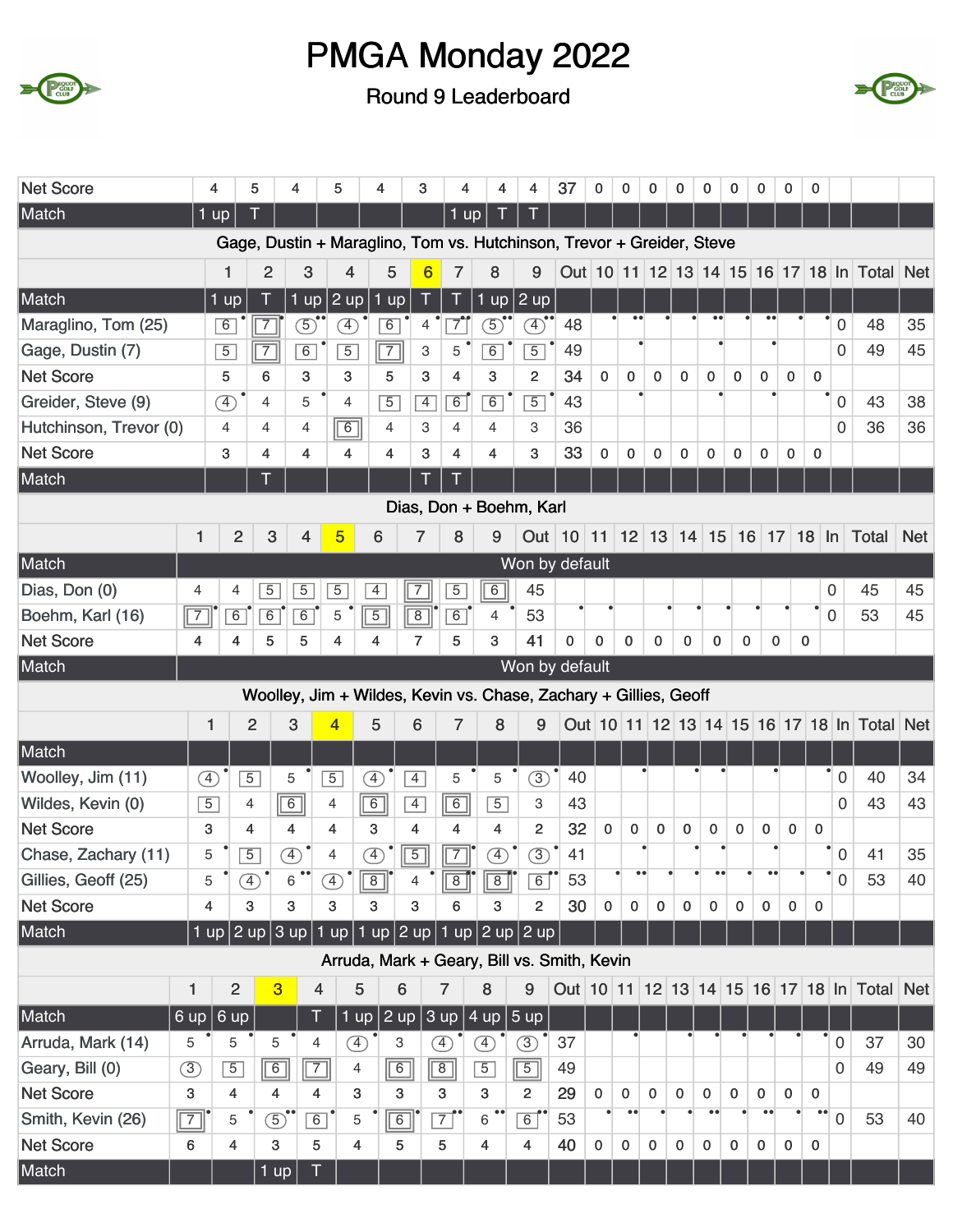



|                         |                   |                | Davison, Anthony + Tanner, Jeff vs. Rebello, Bruce + Rebello Jr., Bruce |                |                |                |                                                  |                |                |                |    |              |              |              |              |             |              |              |              |              |             |                                             |    |
|-------------------------|-------------------|----------------|-------------------------------------------------------------------------|----------------|----------------|----------------|--------------------------------------------------|----------------|----------------|----------------|----|--------------|--------------|--------------|--------------|-------------|--------------|--------------|--------------|--------------|-------------|---------------------------------------------|----|
|                         |                   | 1              | $\overline{2}$                                                          | 3              | 4              | 5              | 6                                                | 7              | 8              | 9              |    |              |              |              |              |             |              |              |              |              |             | Out 10 11 12 13 14 15 16 17 18 In Total Net |    |
| Match                   | $2$ up            |                | $1 \overline{up}$                                                       |                |                |                | $2$ up $3$ up $3$ up $4$ up $4$ up $3$ up $2$ up |                |                |                |    |              |              |              |              |             |              |              |              |              |             |                                             |    |
| Tanner, Jeff (6)        | 4                 |                | 4                                                                       | $\boxed{4}$    | $\overline{5}$ | 4              | 3                                                | $\overline{6}$ | $\overline{6}$ | $\overline{4}$ | 40 |              | ٠            |              |              |             |              |              |              |              | 0           | 40                                          | 37 |
| Davison, Anthony (0)    | $\overline{5}$    |                | 3)                                                                      | $\overline{5}$ | $\circled{3}$  | $\overline{5}$ | 3                                                | $\overline{5}$ | 4              | 3              | 36 |              |              |              |              |             |              |              |              |              | 0           | 36                                          | 36 |
| <b>Net Score</b>        | 4                 |                | 3                                                                       | 3              | 3              | 4              | 3                                                | 5              | 4              | 3              | 32 | $\mathbf{0}$ | $\mathbf{0}$ | $\mathbf{0}$ | $\mathbf 0$  | $\mathbf 0$ | $\mathbf 0$  | $\mathbf{0}$ | $\mathbf{0}$ | $\mathbf{0}$ |             |                                             |    |
| Rebello Jr., Bruce (10) | $\boxed{7}$       |                | $\overline{5}$                                                          | 5              | $\overline{4}$ | $\boxed{6}$    | $\overline{6}$                                   | $\boxed{8}$    | Ŧ)             | 3)             | 48 |              |              |              |              |             |              |              |              |              | $\mathbf 0$ | 48                                          | 43 |
| Rebello, Bruce (3)      | $\overline{4}$    |                | 4                                                                       | 6              | 4              | 4              | $\overline{4}$                                   | 6              | Ð              | $\overline{4}$ | 40 |              |              |              |              |             |              |              |              |              | 0           | 40                                          | 38 |
| <b>Net Score</b>        | 4                 |                | 4                                                                       | 4              | 4              | 4              | 4                                                | 5              | 3              | $\overline{2}$ | 34 | $\mathbf{0}$ | $\mathbf{0}$ | $\mathbf 0$  | $\mathbf{0}$ | $\mathbf 0$ | $\mathbf 0$  | $\mathbf 0$  | $\mathbf 0$  | $\mathbf{0}$ |             |                                             |    |
| Match                   |                   |                |                                                                         |                |                |                |                                                  |                |                |                |    |              |              |              |              |             |              |              |              |              |             |                                             |    |
|                         |                   |                |                                                                         |                |                |                |                                                  |                |                |                |    |              |              |              |              |             |              |              |              |              |             |                                             |    |
|                         |                   |                | Murphy, Dan + Gardiner, Tom vs. Dugan, John + Turley, Kevin             |                |                |                |                                                  |                |                |                |    |              |              |              |              |             |              |              |              |              |             |                                             |    |
|                         | 1                 | $\overline{2}$ | 3                                                                       | $\overline{4}$ |                | 5              | 6                                                | 7              | 8              | 9              |    |              |              |              |              |             |              |              |              |              |             | Out 10 11 12 13 14 15 16 17 18 In Total Net |    |
| Match                   | $1$ up            |                | 1 up 2 up 3 up 3 up 4 up 4 up 3 up 3 up 3 up                            |                |                |                |                                                  |                |                |                |    |              |              |              |              |             |              |              |              |              |             |                                             |    |
| Gardiner, Tom (19)      | $\left( 4\right)$ | $\overline{6}$ |                                                                         |                | $\overline{7}$ |                | 4                                                | 7              | $\overline{9}$ | $\overline{5}$ | 56 |              |              |              |              |             |              |              |              |              | 0           | 56                                          | 46 |
| Murphy, Dan (0)         | $\boxed{6}$       | 4              | 4                                                                       | 3)             | 4              |                | $\boxed{5}$                                      | 4              | $\overline{5}$ | 3              | 38 |              |              |              |              |             |              |              |              |              | $\Omega$    | 38                                          | 38 |
| <b>Net Score</b>        | 3                 | 4              | 4                                                                       | 3              | $\overline{4}$ |                | 3                                                | 4              | 5              | 3              | 33 | $\mathbf{0}$ | $\mathbf{0}$ | $\mathbf 0$  | $\mathbf{0}$ | $\mathbf 0$ | $\mathbf{0}$ | $\mathbf{0}$ | $\mathbf{0}$ | $\Omega$     |             |                                             |    |
| Turley, Kevin (4)       | 4                 | 4              | $\overline{5}$                                                          | $\overline{5}$ |                | 6              | $\boxed{5}$                                      | $\overline{8}$ | $\overline{7}$ | 3              | 47 |              |              |              |              |             |              |              |              |              | 0           | 47                                          | 45 |
| Dugan, John (4)         | 4                 | $\sqrt{7}$     | $\overline{5}$                                                          | 4              | $\overline{4}$ |                | $\overline{4}$                                   | 5              | 5              | $\overline{4}$ | 42 |              |              |              |              |             |              |              |              |              | $\Omega$    | 42                                          | 40 |
| <b>Net Score</b>        | 4                 | 4              | 5                                                                       | 4              |                | 4              | 4                                                | 4              | 4              | 3              | 36 | $\mathbf 0$  | $\mathbf{0}$ | $\mathbf 0$  | $\mathbf 0$  | $\mathbf 0$ | 0            | 0            | $\mathbf 0$  | $\mathbf{0}$ |             |                                             |    |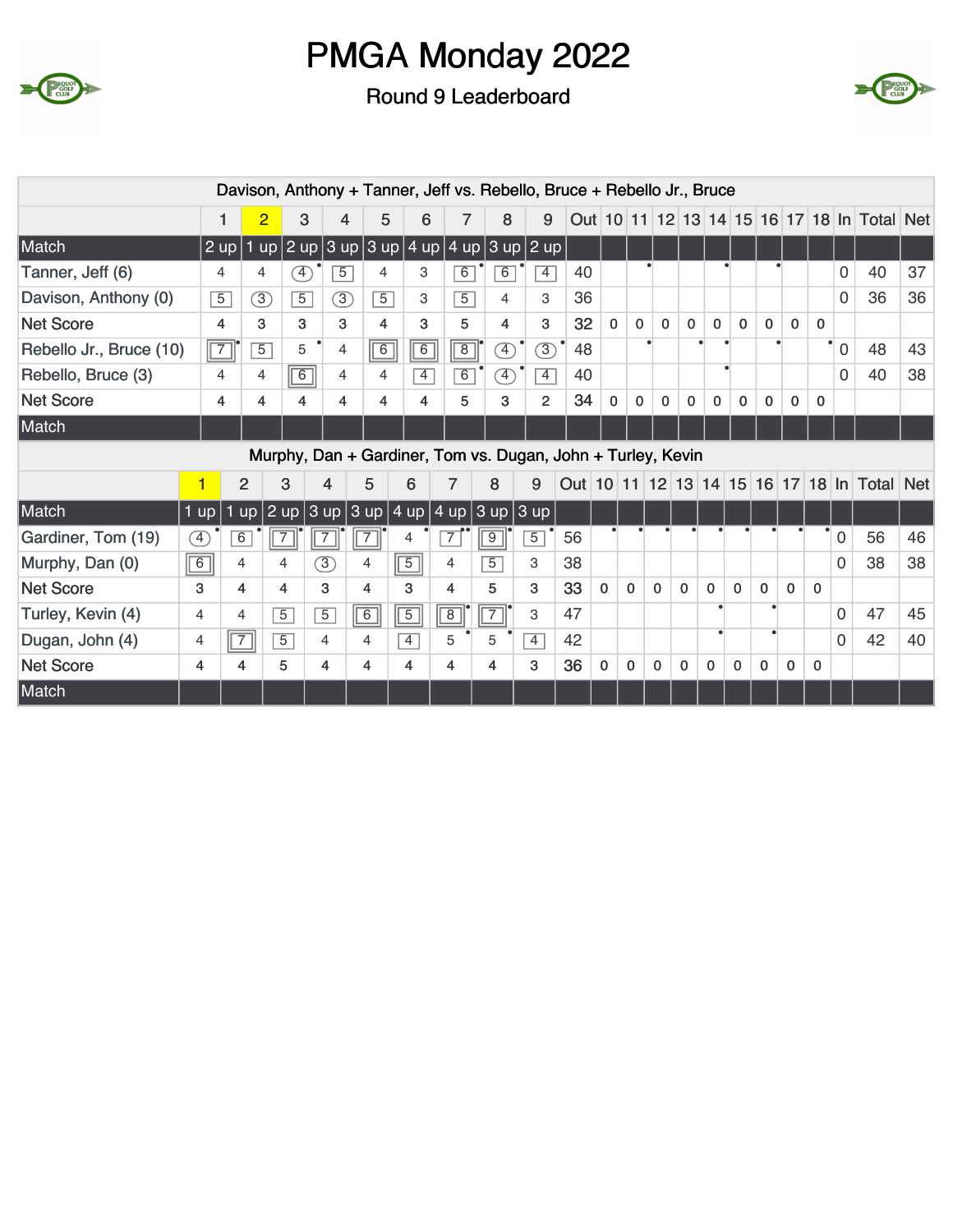

#### Round 9 Leaderboard



Individual

| Player                                      | Match                                 | Player                                                              |
|---------------------------------------------|---------------------------------------|---------------------------------------------------------------------|
| Murphy, Dan<br><b>Pequot Golf Club</b>      | 1 up                                  | Dugan, John<br>Pequot Golf Club                                     |
| Gardiner, Tom<br>Pequot Golf Club           | $2 \text{ up}$                        | <b>Turley, Kevin</b><br><b>Pequot Golf Club</b>                     |
| Davison, Anthony<br><b>Pequot Golf Club</b> | 3 & 1                                 | Rebello, Bruce<br>Pequot Golf Club                                  |
| Tanner, Jeff<br><b>Pequot Golf Club</b>     | 4 & 3                                 | Rebello Jr., Bruce<br>Pequot Golf Club                              |
| Arruda, Mark<br><b>Pequot Golf Club</b>     | 4 & 2                                 | Smith, Kevin<br><b>Pequot Golf Club</b>                             |
| Geary, Bill<br><b>Pequot Golf Club</b>      | Won by Default                        |                                                                     |
| Woolley, Jim<br>Pequot Golf Club            | <b>Tied</b>                           | Chase, Zachary<br>Pequot Golf Club                                  |
| Wildes, Kevin<br>Pequot Golf Club           | 2 up                                  | Gillies, Geoff<br><b>Pequot Golf Club</b>                           |
| Dias, Don<br><b>Pequot Golf Club</b>        | <b>Won by Default</b>                 |                                                                     |
| Boehm, Karl<br><b>Pequot Golf Club</b>      | Won by Default                        |                                                                     |
| Gage, Dustin<br>Pequot Golf Club            | 4 & 3                                 | Hutchinson, Trevor<br><b>Pequot Golf Club</b>                       |
| Maraglino, Tom<br><b>Pequot Golf Club</b>   | 281                                   | Greider, Steve<br>Pequot Golf Club                                  |
| Cogman, Marcus<br><b>Pequot Golf Club</b>   | 3 & 1                                 | Pratt, Joe<br>Pequot Golf Club                                      |
| Knowles, Keith<br>Pequot Golf Club          | <b>Tied</b>                           | Scanlan, Mike<br>Pequot Golf Club                                   |
| Dimock, Bob<br><b>Pequot Golf Club</b>      | 2 up                                  | Smyth, Pete<br>Pequot Golf Club                                     |
| Faulise, Joseph<br>Pequot Golf Club         | 3 & 1                                 | <b>McArthur, Hamish</b><br><b>Pequot Golf Club</b>                  |
|                                             | Murphy, Dan vs. Dugan, John           |                                                                     |
| $\overline{2}$<br>$\sqrt{3}$<br>1<br>4      | 6<br>$\bf 8$<br>5<br>9<br>7           | Out   10   11   12   13   14   15   16   17   18   In   Total   Net |
| 1 up $ 2$ up $ 2$ up $ $<br>Match           | $1$ up $\vert$<br>1 up<br>T<br>$1$ up |                                                                     |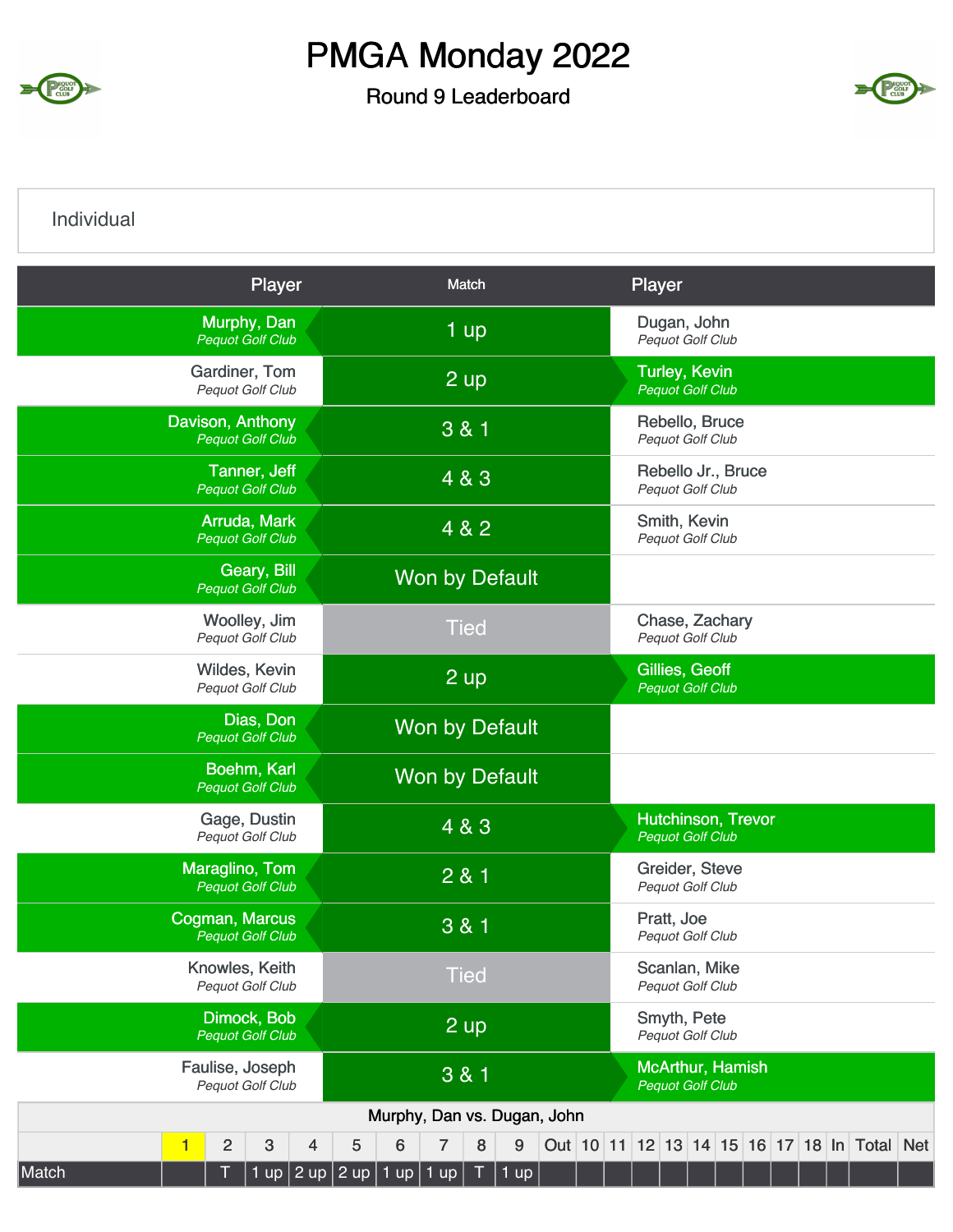



| Murphy, Dan (0)<br>$\boxed{6}$    |                 | 4              | 4              | $\circled{3}$     | 4                                    | $\boxed{5}$                          | 4                          | $\overline{5}$ | 3                            | 38                |    |  |           |  |  | 0                   | 38                                          | 38 |
|-----------------------------------|-----------------|----------------|----------------|-------------------|--------------------------------------|--------------------------------------|----------------------------|----------------|------------------------------|-------------------|----|--|-----------|--|--|---------------------|---------------------------------------------|----|
| Dugan, John (4)<br>4              |                 | $\overline{7}$ | $\overline{5}$ | 4                 | $\overline{4}$                       | $\overline{4}$                       | 5                          | 5              | $\overline{4}$               | 42                |    |  | $\bullet$ |  |  | 0                   | 42                                          | 40 |
| Match<br>1 up                     |                 |                |                |                   |                                      |                                      |                            |                |                              |                   |    |  |           |  |  |                     |                                             |    |
|                                   |                 |                |                |                   |                                      | Faulise, Joseph vs. McArthur, Hamish |                            |                |                              |                   |    |  |           |  |  |                     |                                             |    |
|                                   | 1               |                | $\overline{2}$ | 3                 | 4                                    | 5                                    | 6                          | $\overline{7}$ | $\overline{\mathbf{8}}$      | 9                 |    |  |           |  |  |                     | Out 10 11 12 13 14 15 16 17 18 In Total Net |    |
| Match                             |                 |                |                |                   |                                      |                                      |                            |                |                              |                   |    |  |           |  |  |                     |                                             |    |
| Faulise, Joseph (13)              | 6               | 5              |                | $\overline{8}$    | $\overline{5}$                       | 5                                    | $\overline{5}$             | $\overline{7}$ | $\overline{9}$<br>$\sqrt{7}$ |                   | 57 |  |           |  |  | $\mathbf 0$         | 57                                          | 50 |
| McArthur, Hamish (0)              | 4               | $\overline{5}$ |                | $\overline{5}$    | $\overline{5}$                       | $\overline{5}$                       | $\overline{4}$             | $\overline{5}$ | $\overline{5}$               | $\overline{5}$    | 43 |  |           |  |  | $\mathbf 0$         | 43                                          | 43 |
| Match                             |                 |                |                |                   | 3 up $ 2$ up $ 3$ up $ 3$ up $ 2$ up |                                      | $ 3$ up $ 4$ up $ $        |                | $ 1 \text{ up} $             | $2 \overline{up}$ |    |  |           |  |  |                     |                                             |    |
|                                   |                 |                |                |                   |                                      | Dimock, Bob vs. Smyth, Pete          |                            |                |                              |                   |    |  |           |  |  |                     |                                             |    |
| 1                                 |                 | $\overline{2}$ | 3              | $\overline{4}$    | 5                                    | 6                                    | $\overline{7}$             | 8              | 9                            | <b>Out</b> 10     |    |  |           |  |  |                     | 11 12 13 14 15 16 17 18 In Total Net        |    |
| Match<br>$1$ up                   | 1 up            |                | $2 \text{ up}$ | $2 \overline{up}$ | $1$ up                               | $1$ up                               | $2 \text{ up}$             | $1$ up         | $2 \overline{up}$            |                   |    |  |           |  |  |                     |                                             |    |
| Dimock, Bob (7)<br>$\overline{5}$ | $\overline{5}$  |                | 5              | 4                 | $\boxed{6}$                          | $\overline{4}$                       | $\overline{6}$             | 5              | $\overline{4}$               | 44                |    |  |           |  |  | 0                   | 44                                          | 40 |
| Smyth, Pete (0)<br>4              | $\overline{5}$  |                | $\overline{5}$ | 4                 | 4                                    | $\overline{4}$                       | $\overline{6}$             | $\boxed{6}$    | $\overline{4}$               | 42                |    |  |           |  |  | $\mathbf 0$         | 42                                          | 42 |
| Match                             |                 |                |                |                   |                                      |                                      |                            |                |                              |                   |    |  |           |  |  |                     |                                             |    |
|                                   |                 |                |                |                   |                                      | Knowles, Keith vs. Scanlan, Mike     |                            |                |                              |                   |    |  |           |  |  |                     |                                             |    |
|                                   | 1               | $\overline{2}$ | 3              | 4                 | 5                                    | 6                                    | 7                          | 8              | 9                            | Out 10 11         |    |  |           |  |  |                     | 12 13 14 15 16 17 18 In Total Net           |    |
| Match                             |                 |                | $1 \text{ up}$ | $2 \text{ up}$    | $1$ up                               |                                      | T                          | $1$ up         | $1$ up                       |                   |    |  |           |  |  |                     |                                             |    |
| Knowles, Keith (7)                | $\boxed{6}$     | $\overline{5}$ | $\overline{6}$ | 4                 | $\overline{5}$                       | $\overline{5}$                       | 6                          | Ð              | $\overline{5}$               | 46                |    |  |           |  |  | 0                   | 46                                          | 42 |
| Scanlan, Mike (0)                 | 4               | $\overline{5}$ | $\overline{6}$ | $\overline{5}$    | 4                                    | $\overline{4}$                       | $\overline{5}$             | 4              | $\overline{4}$               | 41                |    |  |           |  |  | $\mathbf 0$         | 41                                          | 41 |
| Match                             | Т               |                |                |                   |                                      |                                      |                            |                |                              |                   |    |  |           |  |  |                     |                                             |    |
|                                   |                 |                |                |                   |                                      | Cogman, Marcus vs. Pratt, Joe        |                            |                |                              |                   |    |  |           |  |  |                     |                                             |    |
|                                   | 1               | $\overline{2}$ |                | 3                 | 4                                    | 5                                    | 6                          | 8              | 9                            |                   |    |  |           |  |  |                     | Out 10 11 12 13 14 15 16 17 18 In Total Net |    |
| Match                             |                 | 1 up           | 2 up           |                   | $2 \text{ up}$                       | 2 up<br>3 up                         | Τ                          | 1 up           | $1$ up                       |                   |    |  |           |  |  |                     |                                             |    |
| Cogman, Marcus (6)                | $\boxed{6}$     | 4              |                | Ð                 | $\overline{5}$                       | $\circled{3}$                        | 6<br>$\overline{4}$        | Œ              | $\overline{4}$               | 40                |    |  |           |  |  | 0                   | 40                                          | 37 |
| Pratt, Joe (0)                    | $\sqrt{5}$<br>一 | $\boxed{6}$    | $\overline{4}$ |                   | $\overline{5}$                       | $\overline{5}$                       | 3<br>$\overline{5}$        | $\overline{5}$ | $\overline{4}$               | 42                |    |  |           |  |  | 0                   | 42                                          | 42 |
| Match                             |                 |                |                |                   |                                      |                                      | T                          |                |                              |                   |    |  |           |  |  |                     |                                             |    |
|                                   |                 |                |                |                   |                                      | Maraglino, Tom vs. Greider, Steve    |                            |                |                              |                   |    |  |           |  |  |                     |                                             |    |
|                                   | 1               | $\overline{2}$ |                | 3                 | $\overline{4}$                       | 5<br>$6\phantom{1}6$                 | 7                          | 8              | 9                            |                   |    |  |           |  |  |                     | Out 10 11 12 13 14 15 16 17 18 In Total Net |    |
| Match                             | 1 up            |                | 1 up           |                   | $2$ up                               | $2$ up<br>Τ                          | Ū                          | $1$ up         | $2$ up                       |                   |    |  |           |  |  |                     |                                             |    |
| Maraglino, Tom (16)               | 6               | $\boxed{7}$    | 5              |                   | $\circled{4}$                        | $\boxed{6}$<br>$\sqrt{4}$            | $\overline{7}$             | 5              | $\overline{4}$               | 48                |    |  |           |  |  | $\mathbf 0$         | 48                                          | 40 |
| Greider, Steve (0)                | 4               | 4              |                | $\overline{5}$    | 4                                    | $\overline{5}$<br>$\sqrt{4}$         | $\overline{6}$             | $\boxed{6}$    | $\sqrt{5}$                   | 43                |    |  |           |  |  | $\mathbf 0$         | 43                                          | 43 |
| Match                             |                 |                |                |                   |                                      |                                      |                            |                |                              |                   |    |  |           |  |  |                     |                                             |    |
|                                   |                 |                |                |                   |                                      | Gage, Dustin vs. Hutchinson, Trevor  |                            |                |                              |                   |    |  |           |  |  |                     |                                             |    |
|                                   |                 | 1              | $\overline{2}$ | 3                 | 4                                    | $\sqrt{5}$                           | $6 \mid$<br>$\overline{7}$ | 8              | 9                            |                   |    |  |           |  |  |                     | Out 10 11 12 13 14 15 16 17 18 In Total Net |    |
| Match                             |                 |                |                |                   |                                      |                                      | $\mathsf T$<br>T           |                |                              |                   |    |  |           |  |  |                     |                                             |    |
| Gage, Dustin (7)                  |                 | $\overline{5}$ | $\sqrt{7}$     | $\overline{6}$    | $\overline{5}$                       | $\sqrt{7}$                           | 3<br>$5^{\circ}$           | $\overline{6}$ | $\overline{5}$               | 49                |    |  |           |  |  | 0                   | 49                                          | 45 |
| Hutchinson, Trevor (0)            |                 | $\overline{4}$ | 4              | $\overline{4}$    | $\overline{6}$                       | $\overline{4}$                       | 3<br>$\overline{4}$        | 4              | 3                            | 36                |    |  |           |  |  | $\mathsf{O}\xspace$ | 36                                          | 36 |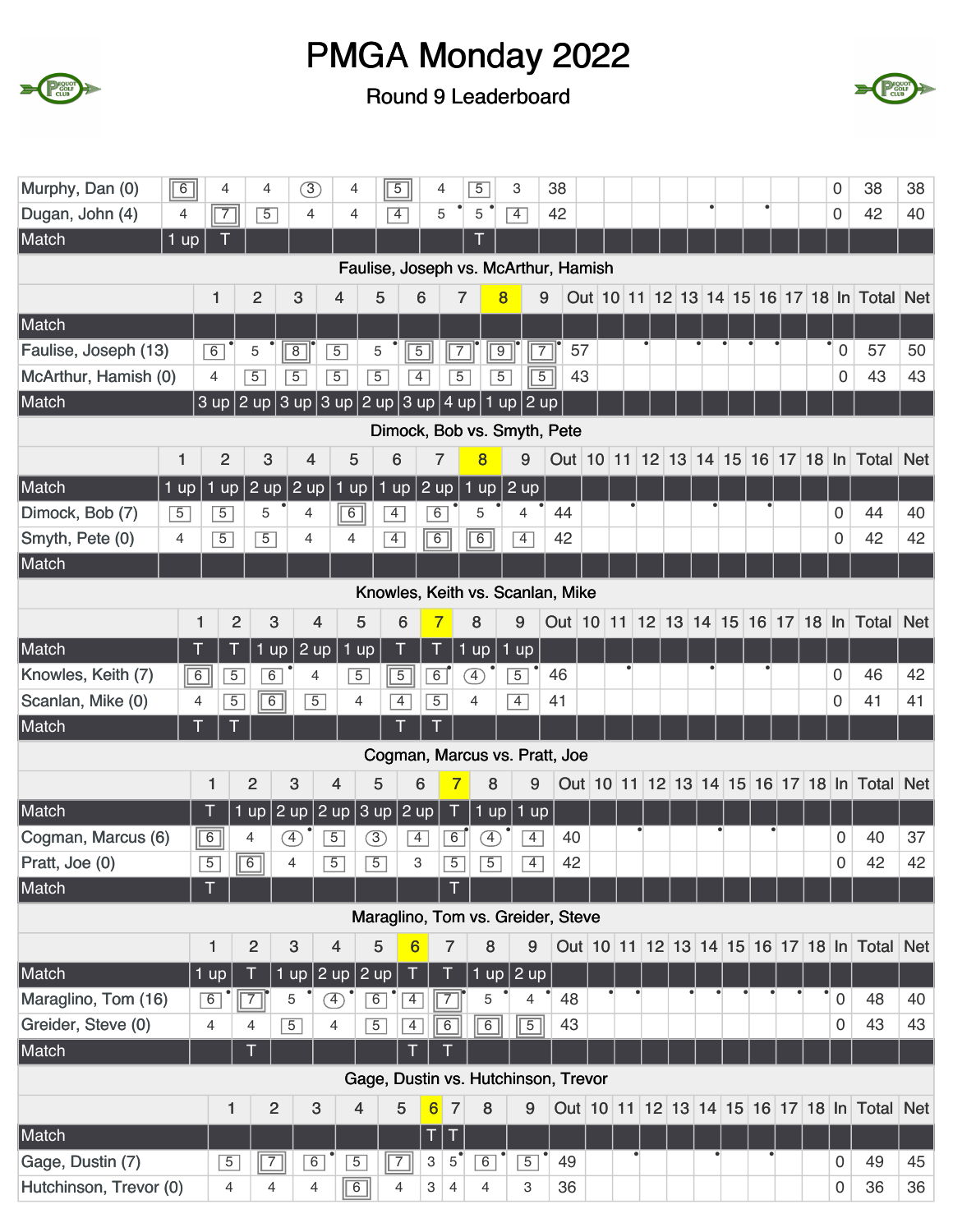



| Match                             | $3$ up              |                |                                  | 4 up $ 5$ up $ 4$ up $ 5$ up $ $                               |                | $\top$           | $\boxed{\top}$ 1 up $\boxed{2}$ up        |                     |                                                       |                  |                                   |                  |                  |    |           |                  |                                                                     |            |
|-----------------------------------|---------------------|----------------|----------------------------------|----------------------------------------------------------------|----------------|------------------|-------------------------------------------|---------------------|-------------------------------------------------------|------------------|-----------------------------------|------------------|------------------|----|-----------|------------------|---------------------------------------------------------------------|------------|
|                                   |                     |                |                                  |                                                                |                |                  | Boehm, Karl                               |                     |                                                       |                  |                                   |                  |                  |    |           |                  |                                                                     |            |
|                                   | $\overline{2}$<br>1 | $\mathbf{3}$   | $\overline{4}$                   | 5                                                              | 6              | 7                | 8                                         | 9                   | Out   10   11   12   13   14   15   16   17   18   In |                  |                                   |                  |                  |    |           |                  | Total                                                               | <b>Net</b> |
| Match                             |                     |                |                                  |                                                                |                |                  |                                           | Won by default      |                                                       |                  |                                   |                  |                  |    |           |                  |                                                                     |            |
| Boehm, Karl (0)<br>$\overline{7}$ | 6                   | $\boxed{6}$    | 6                                | $\overline{5}$                                                 | $\sqrt{5}$     | 8                | $\overline{6}$                            | $\overline{4}$      | 53                                                    |                  |                                   |                  |                  |    |           | $\boldsymbol{0}$ | 53                                                                  | 53         |
| Match                             |                     |                |                                  |                                                                |                |                  |                                           | Won by default      |                                                       |                  |                                   |                  |                  |    |           |                  |                                                                     |            |
|                                   |                     |                |                                  |                                                                |                |                  | Dias, Don                                 |                     |                                                       |                  |                                   |                  |                  |    |           |                  |                                                                     |            |
| 1                                 | $\overline{2}$<br>3 | 4              | 5                                | 6                                                              | $\overline{7}$ | 8                | 9                                         | Out                 | 10 11 12 13 14 15 16                                  |                  |                                   |                  | 17               | 18 | $\ln$     |                  | <b>Total</b>                                                        | <b>Net</b> |
| Match                             |                     |                |                                  |                                                                |                |                  |                                           | Won by default      |                                                       |                  |                                   |                  |                  |    |           |                  |                                                                     |            |
| Dias, Don (0)<br>4                | $\overline{5}$<br>4 | $\overline{5}$ | $\overline{5}$                   | $\overline{4}$                                                 | $\overline{7}$ | $\sqrt{5}$       | $\overline{6}$                            | 45                  |                                                       |                  |                                   |                  |                  |    | 0         |                  | 45                                                                  | 45         |
| Match                             |                     |                |                                  |                                                                |                |                  |                                           | Won by default      |                                                       |                  |                                   |                  |                  |    |           |                  |                                                                     |            |
|                                   |                     |                |                                  |                                                                |                |                  | Wildes, Kevin vs. Gillies, Geoff          |                     |                                                       |                  |                                   |                  |                  |    |           |                  |                                                                     |            |
|                                   | $\overline{2}$<br>1 | 3              | 4                                | 5                                                              | 6              | $\overline{7}$   | 8                                         | 9                   |                                                       |                  | Out 10 11 12 13 14 15 16 17 18 ln |                  |                  |    |           |                  | Total                                                               | <b>Net</b> |
| Match                             | Τ                   |                |                                  |                                                                |                |                  |                                           | $1 \overline{up}$   |                                                       |                  |                                   |                  |                  |    |           |                  |                                                                     |            |
| Wildes, Kevin (0)                 | $\overline{5}$<br>4 | $\overline{6}$ | 4                                | $\overline{6}$                                                 | $\overline{4}$ | $\overline{6}$   | $\overline{5}$                            | 3                   | 43                                                    |                  |                                   |                  |                  |    |           | 0                | 43                                                                  | 43         |
| Gillies, Geoff (25)               | $\overline{4}$<br>5 | 6              | $\left( \overline{4}\right)$     | 8                                                              | 4              | $\overline{8}$   | $\overline{8}$                            | $\overline{6}$      | 53                                                    | $\bullet\bullet$ |                                   | $\bullet\bullet$ | $\bullet\bullet$ |    | $\bullet$ | $\boldsymbol{0}$ | 53                                                                  | 40         |
| Match                             | T<br>1<br>up        | $2$ up         | 1<br>up                          |                                                                | 1<br>up        | i<br>up          |                                           |                     |                                                       |                  |                                   |                  |                  |    |           |                  |                                                                     |            |
|                                   |                     |                |                                  |                                                                |                |                  | Woolley, Jim vs. Chase, Zachary           |                     |                                                       |                  |                                   |                  |                  |    |           |                  |                                                                     |            |
|                                   | 1                   | $\overline{2}$ | 3                                | 4                                                              | 5              | 6                | 7                                         | 8                   |                                                       |                  |                                   |                  |                  |    |           |                  | 9 Out 10 11 12 13 14 15 16 17 18 In Total                           | <b>Net</b> |
| Match                             | $1$ up              | $1$ up         | T                                |                                                                |                | T                | T<br>$1$ up                               | Ţ                   |                                                       |                  |                                   |                  |                  |    |           |                  |                                                                     |            |
| Woolley, Jim (0)                  | 4                   | $\overline{5}$ | $\overline{5}$                   | $\overline{5}$                                                 | 4              | $\overline{4}$   | $\overline{5}$                            | 3<br>$\overline{5}$ | 40                                                    |                  |                                   |                  |                  |    |           | 0                | 40                                                                  | 40         |
| Chase, Zachary (0)                | $\overline{5}$      | $\overline{5}$ | 4                                | 4                                                              | 4              | $\overline{5}$   | $\overline{7}$                            | $\overline{4}$<br>3 | 41                                                    |                  |                                   |                  |                  |    |           | 0                | 41                                                                  | 41         |
| Match                             |                     |                | T                                | 1 up<br>$1$ up                                                 |                |                  |                                           | T                   |                                                       |                  |                                   |                  |                  |    |           |                  |                                                                     |            |
|                                   |                     |                |                                  |                                                                |                |                  | Geary, Bill                               |                     |                                                       |                  |                                   |                  |                  |    |           |                  |                                                                     |            |
| 1                                 | $\overline{2}$      | 3              | $\overline{4}$                   | 5<br>6                                                         | 7              | 8                | 9                                         | Out                 | 10                                                    |                  | $11$ 12 13 14 15 16 17            |                  |                  |    | $18$ In   |                  | <b>Total</b>                                                        | <b>Net</b> |
| Match                             |                     |                |                                  |                                                                |                |                  |                                           | Won by default      |                                                       |                  |                                   |                  |                  |    |           |                  |                                                                     |            |
| Geary, Bill (0)<br>$\circled{3}$  | $\boxed{5}$         | $\boxed{6}$    | $\overline{2}$<br>$\overline{4}$ | $\boxed{6}$                                                    | $\sqrt{8}$     | $\overline{5}$   | $\sqrt{5}$                                | 49                  |                                                       |                  |                                   |                  |                  |    |           | $\mathsf{O}$     | 49                                                                  | 49         |
| Match                             |                     |                |                                  |                                                                |                |                  |                                           | Won by default      |                                                       |                  |                                   |                  |                  |    |           |                  |                                                                     |            |
|                                   |                     |                |                                  |                                                                |                |                  | Arruda, Mark vs. Smith, Kevin             |                     |                                                       |                  |                                   |                  |                  |    |           |                  |                                                                     |            |
|                                   | 1                   | $\overline{2}$ | $\overline{3}$                   | 5<br>4                                                         | 6              | $\overline{7}$   | 8                                         | 9                   |                                                       |                  |                                   |                  |                  |    |           |                  | Out   10   11   12   13   14   15   16   17   18   In   Total   Net |            |
| Match                             | 5 up                | 5 up           | I                                | T                                                              | $1$ up $ $     | $2$ up           | $\vert 3 \mathrm{up} \vert 4 \mathrm{up}$ |                     |                                                       |                  |                                   |                  |                  |    |           |                  |                                                                     |            |
| Arruda, Mark (0)                  | $\overline{5}$      | $\overline{5}$ | $\overline{5}$<br>4              | 4                                                              | 3              | 4                | 4                                         | 3                   | 37                                                    |                  |                                   |                  |                  |    |           | 0                | 37                                                                  | 37         |
| Smith, Kevin (12)                 | $\boxed{7}$         | $\overline{5}$ | $\sqrt{6}$<br>5                  | 5                                                              | $\boxed{6}$    | $\boxed{7}$      | $\overline{6}$                            | $\overline{6}$      | 53                                                    |                  |                                   |                  |                  |    | ٠         | 0                | 53                                                                  | 47         |
| Match                             |                     |                | 1 up                             |                                                                |                |                  |                                           |                     |                                                       |                  |                                   |                  |                  |    |           |                  |                                                                     |            |
|                                   |                     |                |                                  |                                                                |                |                  | Tanner, Jeff vs. Rebello Jr., Bruce       |                     |                                                       |                  |                                   |                  |                  |    |           |                  |                                                                     |            |
|                                   | 1                   | $\overline{2}$ | $\mathbf{3}$                     | 4                                                              | 5              | $\boldsymbol{6}$ | 7                                         | 8                   | 9                                                     |                  |                                   |                  |                  |    |           |                  | Out 10 11 12 13 14 15 16 17 18 In Total Net                         |            |
| Match                             |                     |                |                                  | $3$ up   1 up   2 up   1 up   2 up   3 up   4 up   3 up   2 up |                |                  |                                           |                     |                                                       |                  |                                   |                  |                  |    |           |                  |                                                                     |            |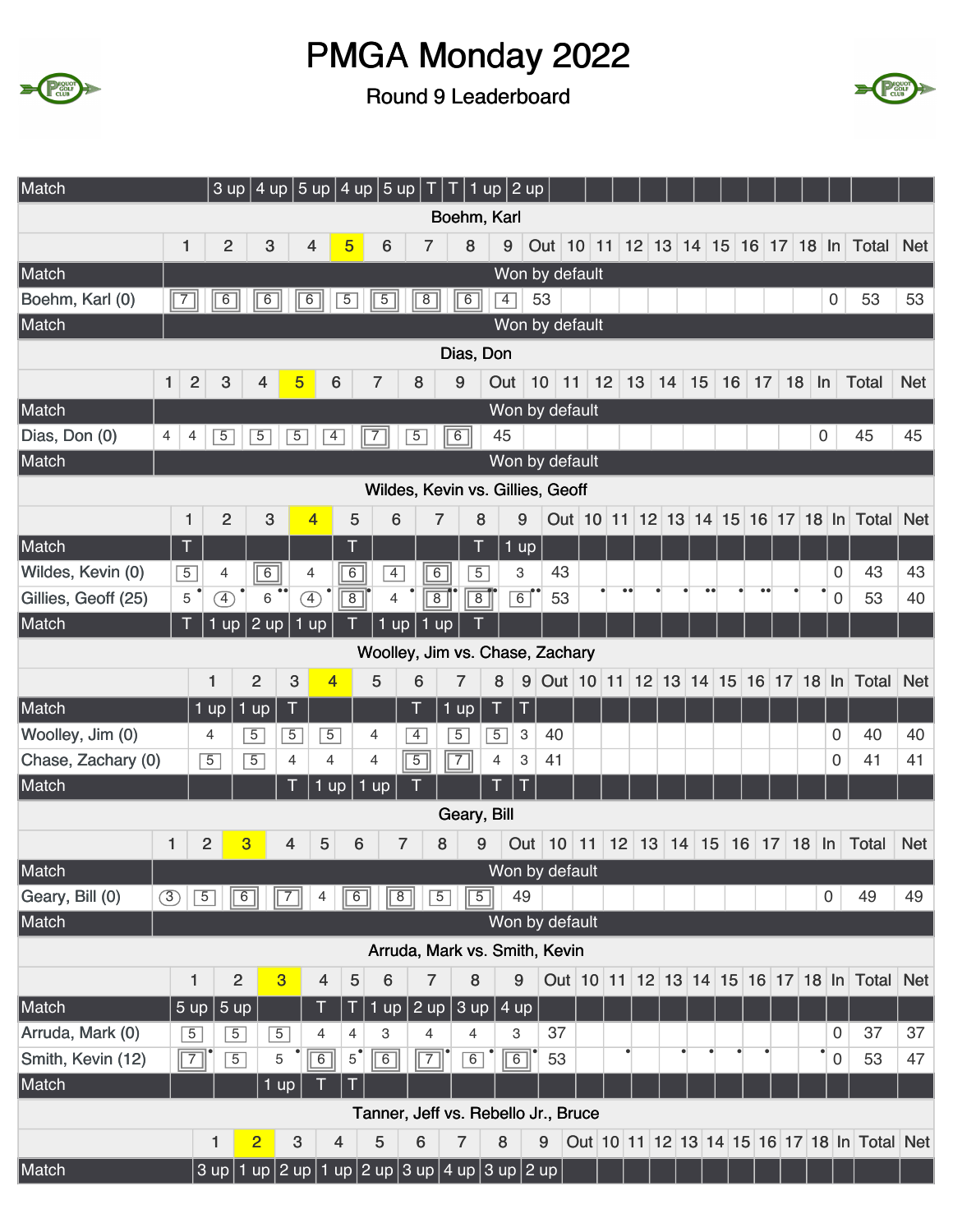



| Tanner, Jeff (0)       | 4              | 4              | 4              | $\overline{5}$        | 4              | 3              | $\overline{6}$                        | 6                | $\overline{4}$ | 40 |  |  |  |  |           | 0              | 40                                          | 40 |
|------------------------|----------------|----------------|----------------|-----------------------|----------------|----------------|---------------------------------------|------------------|----------------|----|--|--|--|--|-----------|----------------|---------------------------------------------|----|
| Rebello Jr., Bruce (4) | $\sqrt{7}$     | $\overline{5}$ | $\overline{5}$ | 4                     | $\overline{6}$ | $\overline{6}$ | $\overline{8}$                        | $\mathcal{F}$    | 3              | 48 |  |  |  |  |           | 0              | 48                                          | 46 |
| Match                  |                |                |                |                       |                |                |                                       |                  |                |    |  |  |  |  |           |                |                                             |    |
|                        |                |                |                |                       |                |                | Davison, Anthony vs. Rebello, Bruce   |                  |                |    |  |  |  |  |           |                |                                             |    |
|                        | 1              | $\overline{2}$ | 3              | $\overline{4}$        | 5              | 6              | 7                                     | 8                | 9              |    |  |  |  |  |           |                | Out 10 11 12 13 14 15 16 17 18 In Total Net |    |
| Match                  | $2$ up   1     |                |                |                       |                |                | up 2 up 3 up 2 up 3 up 3 up 2 up 3 up |                  |                |    |  |  |  |  |           |                |                                             |    |
| Davison, Anthony (0)   | $\overline{5}$ | 3              | $\overline{5}$ | 3                     | $\overline{5}$ | 3              | $\overline{5}$                        | 4                | 3              | 36 |  |  |  |  |           | 0              | 36                                          | 36 |
| Rebello, Bruce (3)     | 4              | 4              | $\boxed{6}$    | 4                     | $\overline{4}$ | $\overline{4}$ | 6                                     | $\left(4\right)$ | $\overline{4}$ | 40 |  |  |  |  |           | $\Omega$       | 40                                          | 38 |
| Match                  |                |                |                |                       |                |                |                                       |                  |                |    |  |  |  |  |           |                |                                             |    |
|                        |                |                |                |                       |                |                | Gardiner, Tom vs. Turley, Kevin       |                  |                |    |  |  |  |  |           |                |                                             |    |
|                        | 1              | $\overline{2}$ | 3              | 4                     | 5              | 6              | 7                                     | 8                | 9              |    |  |  |  |  |           |                | Out 10 11 12 13 14 15 16 17 18 In Total Net |    |
| Match                  | 1 up           |                |                |                       |                |                |                                       |                  |                |    |  |  |  |  |           |                |                                             |    |
| Gardiner, Tom (15)     | $\boxed{4}$    | 6              |                |                       |                | $\overline{4}$ |                                       | $\overline{9}$   | $\overline{5}$ | 56 |  |  |  |  | $\bullet$ | $\overline{0}$ | 56                                          | 48 |
| Turley, Kevin (0)      | 4              | 4              | $\overline{5}$ | 5                     | 6              | $\sqrt{5}$     | $\overline{8}$                        | $\sqrt{7}$       | 3              | 47 |  |  |  |  |           | 0              | 47                                          | 47 |
| Match                  |                | Τ              |                | $1$ up 2 up 2 up 1 up |                |                |                                       | 1 up $2$ up      |                |    |  |  |  |  |           |                |                                             |    |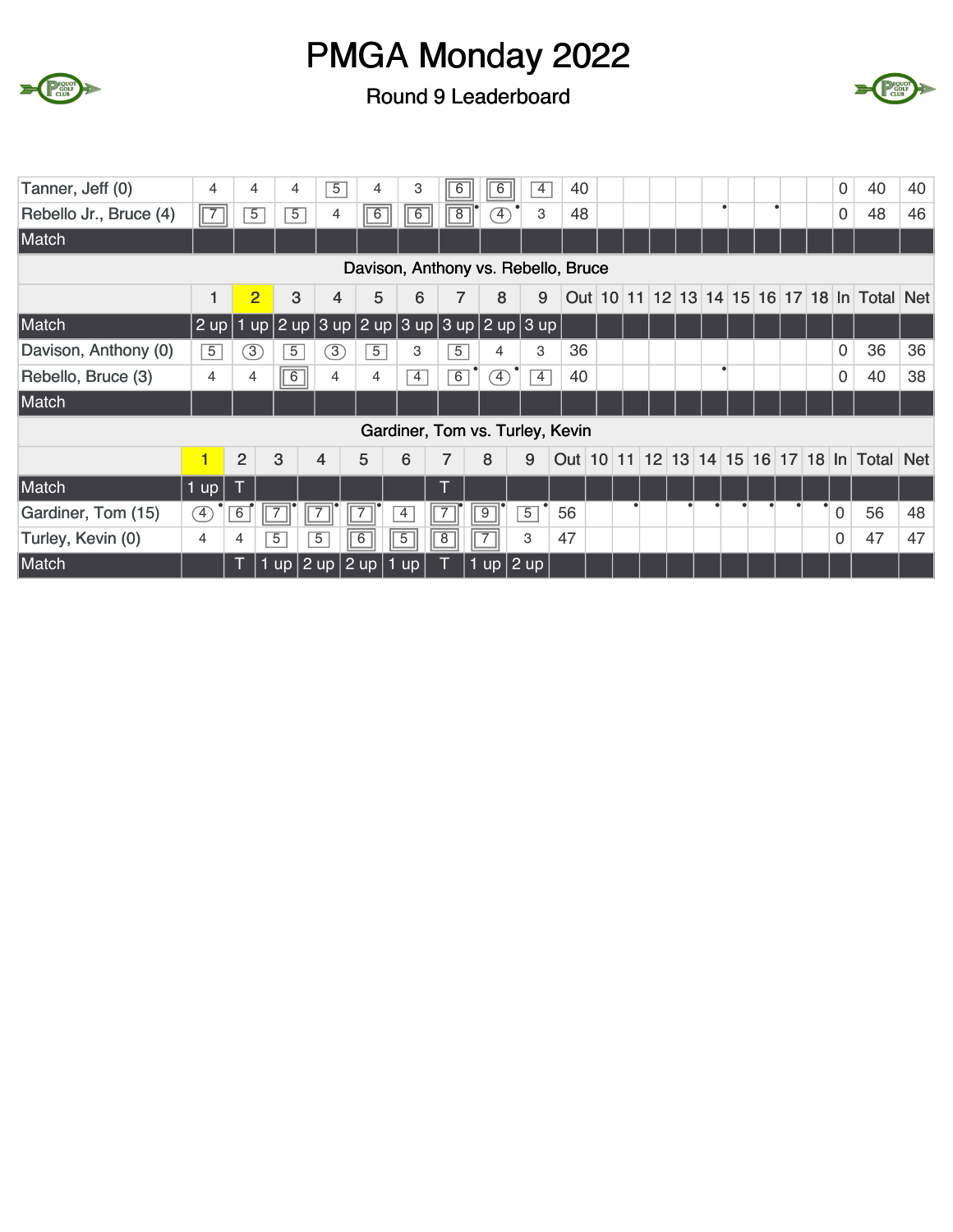

#### Round 9 Leaderboard



#### Starting Hole Start Hole Eagle or Better Eagle Birdie Par Bogey Gross Skins - Gross Skins Player Skins Purse Details Davison, Anthony<br>Pequot Golf Club **Pequot Golf Club Pequot Golf Club 1 1** \$70.00 **Birdie on 2** Total Purse Allocated: \$70.00 Hole Par Score Won Tie 1 4 4 4 4 **Dias, Don, Greider, Steve and 5 other** 2 4 3 Davison, Anthony 3 4 4 Chase, Zachary, Hutchinson, Trevor and 2 other 4 4 3 Davison, Anthony and Murphy, Dan 5 4 4 4 H Arruda, Mark, Chase, Zachary and 6 other 6 3 3 Arruda, Mark, Davison, Anthony and 3 other 7 4 4 Arruda, Mark, Hutchinson, Trevor and 1 other 8 4 4 4 Hz 3 Arruda, Mark, Chase, Zachary and 4 other 9 3 3 3 3 3 **3 Arruda, Mark, Chase, Zachary and 5 other** 1 2 3 4 5 6 7 8 9 Out 10 11 12 13 14 15 16 17 18 In Total Davison, Anthony 1 0 1 Murphy, Dan <mark>6</mark> 4 4 3 4 <mark>5</mark> 4 <mark>5 3 0 0 0</mark> Tanner, Jeff 0 0 0 Rebello, Bruce 0 0 0 Rebello Jr., Bruce 7 5 5 4 6 6 8 4 3 0 1 1 1 0 0 Arruda, Mark 0 0 0 Woolley, Jim 0 0 0 Chase, Zachary 0 0 0 Dias, Don 0 0 0 Gage, Dustin 5 7 6 5 7 3 5 6 5 0 1 1 1 0 0 Hutchinson, Trevor 0 0 0 Greider, Steve 0 0 0 Faulise, Joseph 0 0 0 Smyth, Pete 0 0 0  $\left( \overline{3}\right)$ 6 4 4 3 4 5 4 5 3 4 4 4 5 4 3 6 6 4 4 4 6 4 4 4 6 4 4 7 5 5 4 6 6 8 4 3  $5$  5  $5$  4 4 3 4 4 3 4 5 5 5 4 4 5 5 3 5 5 4 4 4 5 7 4 3 4 4 5 5 5 4 7 5 6 5 7 6 5 7 3 5 6 5 4 | 4 | 4 | 6 | 4 | 3 | 4 | 4 | 3 4 4 5 4 5 4 6 6 5 6 5 8 5 5 5 7 9 7 4 5 5 4 4 4 6 6 4

Double Bogey or Worse Dbl. Bogey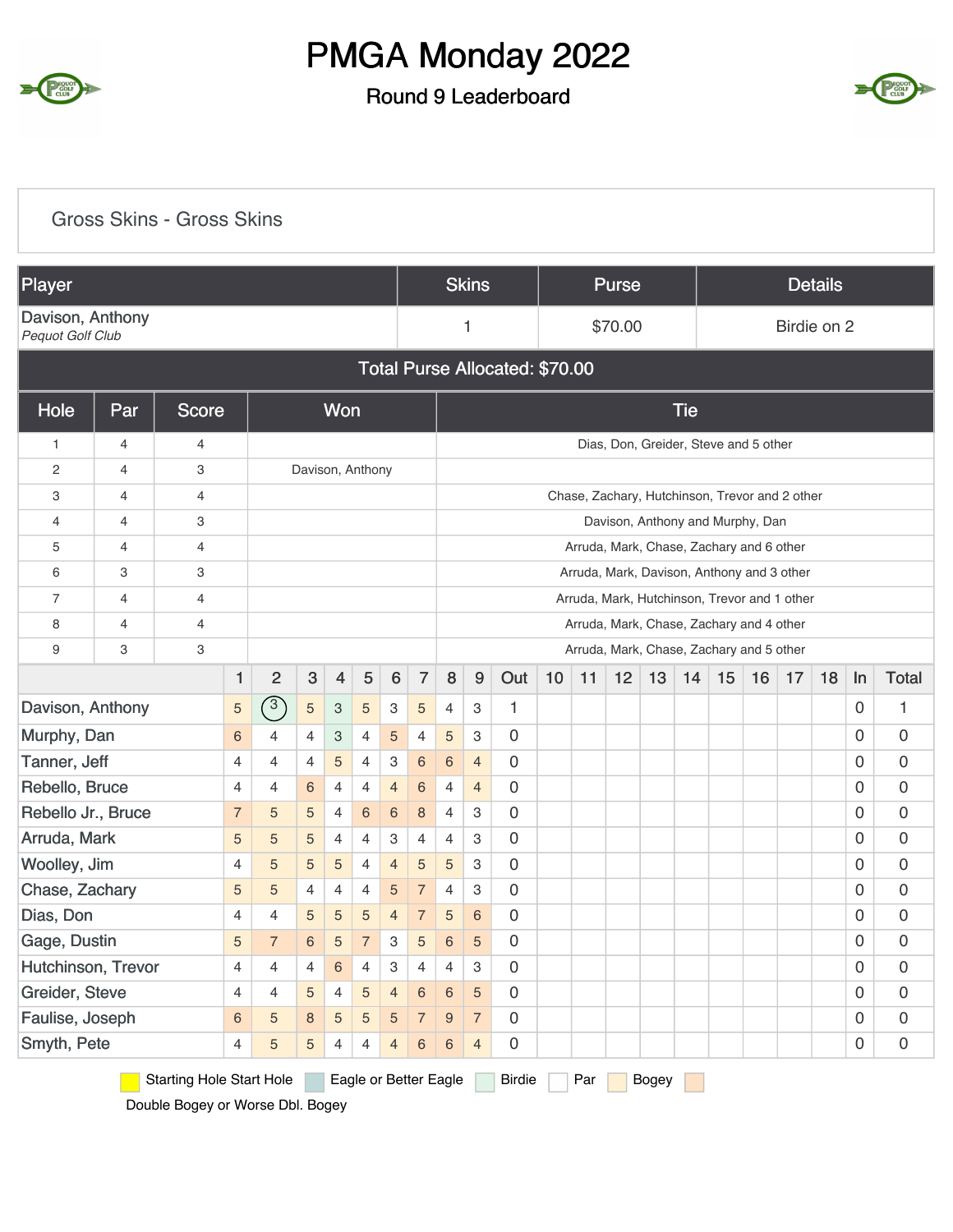

#### Round 9 Leaderboard



|                                    |                | <b>Net Skins - Net Skins</b> |                      |                |                           |                           |                                |                           |                |                |                           |                  |                 |                  |    |                   |                  |                  |                                              |                |                  |                  |                     |
|------------------------------------|----------------|------------------------------|----------------------|----------------|---------------------------|---------------------------|--------------------------------|---------------------------|----------------|----------------|---------------------------|------------------|-----------------|------------------|----|-------------------|------------------|------------------|----------------------------------------------|----------------|------------------|------------------|---------------------|
| Player                             |                |                              |                      |                |                           |                           |                                |                           |                | <b>Skins</b>   |                           |                  |                 | <b>Purse</b>     |    |                   |                  |                  |                                              | <b>Details</b> |                  |                  |                     |
| Cogman, Marcus<br>Pequot Golf Club |                |                              |                      |                |                           |                           |                                |                           |                | 1              |                           |                  |                 | \$85.00          |    |                   |                  |                  |                                              |                | Eagle on 5       |                  |                     |
|                                    |                |                              |                      |                |                           |                           | Total Purse Allocated: \$85.00 |                           |                |                |                           |                  |                 |                  |    |                   |                  |                  |                                              |                |                  |                  |                     |
| Hole                               | Par            | <b>Score</b>                 |                      |                |                           | Won                       |                                |                           |                |                |                           |                  |                 |                  |    |                   | <b>Tie</b>       |                  |                                              |                |                  |                  |                     |
| 1                                  | $\overline{4}$ | 3                            |                      |                |                           |                           |                                |                           |                |                |                           |                  |                 |                  |    |                   |                  |                  | Dias, Don, Dugan, John and 5 other           |                |                  |                  |                     |
| $\mathbf{2}$                       | $\overline{4}$ | 3                            |                      |                |                           |                           |                                |                           |                |                |                           |                  |                 |                  |    |                   |                  |                  | Cogman, Marcus, Dias, Don and 1 other        |                |                  |                  |                     |
| 3                                  | $\overline{4}$ | 3                            |                      |                |                           |                           |                                |                           |                |                |                           |                  |                 |                  |    |                   |                  |                  | Chase, Zachary, Cogman, Marcus and 4 other   |                |                  |                  |                     |
| 4                                  | $\overline{4}$ | 3                            |                      |                |                           |                           |                                |                           |                |                |                           |                  |                 |                  |    |                   |                  |                  | Greider, Steve, Murphy, Dan and 1 other      |                |                  |                  |                     |
| 5                                  | $\overline{4}$ | $\mathbf{2}$                 |                      |                |                           |                           | Cogman, Marcus                 |                           |                |                |                           |                  |                 |                  |    |                   |                  |                  |                                              |                |                  |                  |                     |
| 6                                  | 3              | 3                            |                      |                |                           |                           |                                |                           |                |                |                           |                  |                 |                  |    |                   |                  |                  | Arruda, Mark, Gage, Dustin and 2 other       |                |                  |                  |                     |
| $\overline{7}$                     | $\overline{4}$ | 3                            |                      |                |                           |                           |                                |                           |                |                |                           |                  |                 |                  |    |                   |                  |                  | Arruda, Mark, Hutchinson, Trevor and 1 other |                |                  |                  |                     |
| 8                                  | $\overline{4}$ | 3                            |                      |                |                           |                           |                                |                           |                |                |                           |                  |                 |                  |    |                   |                  |                  | Arruda, Mark, Chase, Zachary and 4 other     |                |                  |                  |                     |
| 9                                  | 3              | $\mathbf{2}$                 |                      |                |                           |                           |                                |                           |                |                |                           |                  |                 |                  |    |                   |                  |                  | Arruda, Mark, Boehm, Karl and 4 other        |                |                  |                  |                     |
|                                    |                |                              | $\mathbf{1}$         | $\overline{2}$ | $\ensuremath{\mathsf{3}}$ | 4                         | 5                              | $\bf 6$                   | 7              | 8              | 9                         | Out              | 10 <sup>1</sup> | 11               | 12 | 13                | 14               | 15               | 16                                           | 17             | 18               | In               | <b>Total</b>        |
| Cogman, Marcus (16)                |                |                              | 6                    | $\overline{4}$ | $\overline{4}$            | $\sqrt{5}$                | $\binom{3}{ }$                 | $\overline{4}$            | 6 <sup>1</sup> | $\overline{4}$ | $\overline{4}$            | 1                |                 |                  |    |                   |                  |                  |                                              |                |                  | $\mathbf 0$      | 1                   |
| Murphy, Dan (8)                    |                |                              | 6                    | $\overline{4}$ | 4                         | $\ensuremath{\mathsf{3}}$ | 4                              | 5                         | 4              | 5              | $\mathbf{3}$              | 0                |                 |                  |    |                   |                  |                  |                                              |                |                  | $\overline{0}$   | 0                   |
| Dugan, John (12)                   |                |                              | 4 <sup>°</sup>       | $\overline{7}$ | 5                         | $\overline{4}$            | $\overline{4}$                 | $\overline{4}$            | 5              | 5              | $\overline{4}$            | $\Omega$         |                 | $\bullet$        |    |                   |                  |                  |                                              |                |                  | $\mathbf 0$      | $\mathbf 0$         |
| Tanner, Jeff (12)                  |                |                              | 4                    | $\overline{4}$ | $\overline{4}$            | $\overline{5}$            | $\overline{4}$                 | $\ensuremath{\mathsf{3}}$ | 6 <sup>o</sup> | 6              | $\overline{4}$            | 0                |                 | $\bullet$        |    |                   |                  |                  |                                              |                | $\bullet$        | $\overline{0}$   | $\mathbf 0$         |
| Rebello, Bruce (9)                 |                |                              | 4                    | $\overline{4}$ | 6                         | 4                         | 4                              | $\overline{4}$            | 6              | 4              | 4                         | 0                |                 |                  |    |                   |                  |                  |                                              |                | ٠                | 0                | 0                   |
| Rebello Jr., Bruce (16)            |                |                              | $7^{\degree}$        | 5              | 5                         | $\overline{4}$            | $6\phantom{a}$                 | 6                         |                |                | 3                         | 0                |                 | $\bullet$        |    |                   |                  |                  |                                              |                | ٠                | $\mathbf 0$      | 0                   |
| Arruda, Mark (14)                  |                |                              | $5^{\degree}$        | 5              | 5                         | 4                         | 4                              | 3                         |                |                | 3                         | 0                |                 |                  |    |                   |                  |                  |                                              |                |                  | $\mathbf 0$      | $\mathbf 0$         |
| Smith, Kevin (26)                  |                |                              | 7 <sup>°</sup>       | 5              | $5^{\circ}$               | $\,6$                     | 5                              | 6                         | $7^\circ$      | $6^{\circ}$    | $6^{\circ}$               | 0                |                 |                  |    |                   |                  |                  |                                              |                | $\bullet\bullet$ | 0                | $\boldsymbol{0}$    |
| Woolley, Jim (11)                  |                |                              | 4 <sup>°</sup>       | $\overline{5}$ | 5                         | 5                         | $\overline{4}$                 | $\overline{4}$            | 5              | 5              | $\ensuremath{\mathsf{3}}$ | 0                |                 |                  |    |                   |                  |                  |                                              |                |                  | $\overline{0}$   | $\boldsymbol{0}$    |
| Chase, Zachary (11)                |                |                              | $5^{\degree}$        | 5              | $\overline{4}$            | $\overline{\mathbf{4}}$   | $\overline{4}$                 | 5                         |                | 4              | $\ensuremath{\mathsf{3}}$ | $\mathbf 0$      |                 |                  |    |                   |                  |                  |                                              |                | $\bullet$        | $\overline{0}$   | $\mathsf{O}\xspace$ |
| Dias, Don (15)                     |                |                              | 4 <sup>°</sup>       | $\overline{4}$ | 5                         | 5                         | 5                              | $\overline{4}$            | $\overline{7}$ | 5              | 6                         | $\Omega$         |                 |                  |    |                   |                  |                  |                                              |                |                  | $\mathbf 0$      | $\boldsymbol{0}$    |
| Boehm, Karl (31)                   |                |                              | $7^{\bullet}$        | $\overline{6}$ | $\overline{6}$            | $\,6\,$                   | $\bullet\bullet$<br>5          | 5                         | 8 <sup>°</sup> | $\overline{6}$ | $4^{\circ}$               | $\boldsymbol{0}$ |                 | $\bullet\bullet$ |    | $\bullet \bullet$ | $\bullet\bullet$ | $\bullet\bullet$ | $\bullet$                                    |                | $\bullet\bullet$ | $\boldsymbol{0}$ | $\mathbf 0$         |
| Gage, Dustin (13)                  |                |                              | 5 <sup>°</sup>       | 7 <sup>°</sup> | 6                         | $\sqrt{5}$                | $\overline{7}$                 | 3                         | 5              | 6              | 5                         | 0                |                 |                  |    |                   |                  |                  |                                              |                |                  | $\overline{0}$   | $\mathsf{O}\xspace$ |
| Hutchinson, Trevor (6)             |                |                              | 4                    | $\overline{4}$ | 4                         | $\,$ 6 $\,$               | $\overline{4}$                 | 3                         | $\overline{4}$ | 4              | 3                         | 0                |                 |                  |    |                   |                  |                  |                                              |                |                  | $\mathbf 0$      | $\boldsymbol{0}$    |
| Greider, Steve (15)                |                |                              | 4 <sup>°</sup>       | $4^{\bullet}$  | 5                         | $\overline{4}$            | 5                              | $\overline{4}$            | 6              | 6              | 5 <sup>′</sup>            | 0                |                 | ٠                |    |                   |                  |                  |                                              |                |                  | $\mathbf 0$      | $\mathsf{O}\xspace$ |
| Faulise, Joseph (27)               |                |                              | $6^{\bullet\bullet}$ | 5              | 8 <sup>°</sup>            | 5                         | 5                              | 5                         | $7^\circ$      | $9^{\degree}$  | $7^{\circ}$               | $\mathbf 0$      |                 | $\bullet\bullet$ |    |                   | $\bullet\bullet$ |                  | $\bullet$                                    |                | $\bullet\bullet$ | $\mathbf 0$      | $\boldsymbol{0}$    |
| Smyth, Pete (13)                   |                |                              | 4 <sup>°</sup>       | $\mathbf 5$    | 5                         | 4                         | 4                              | $\overline{4}$            | 6              | 6              | $\overline{4}$            | 0                |                 |                  |    |                   |                  |                  |                                              |                |                  | $\boldsymbol{0}$ | $\mathsf{O}\xspace$ |

Starting Hole Start Hole Eagle or Better Eagle Birdie Par Bogey

Double Bogey or Worse Dbl. Bogey